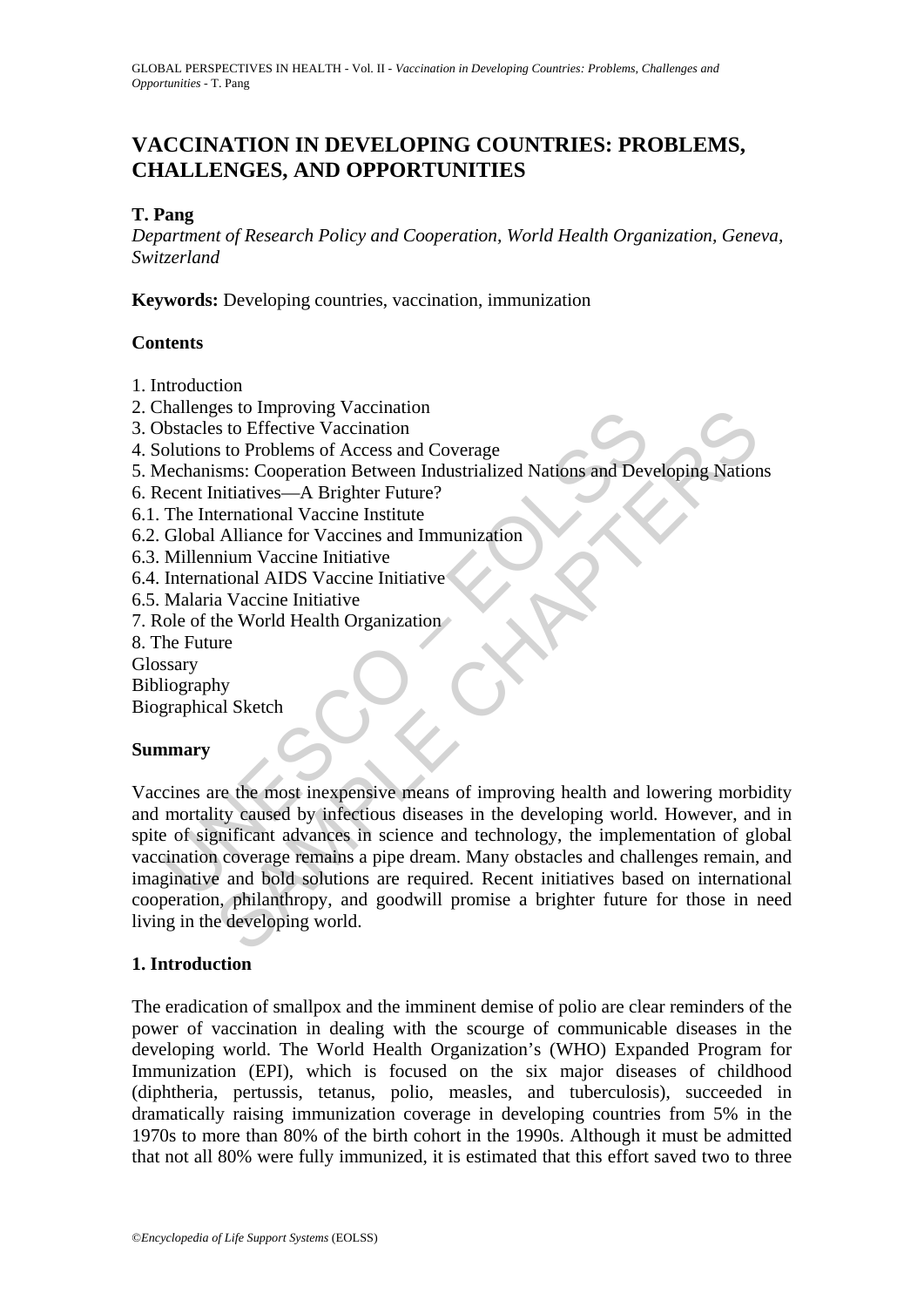million lives per year. A report from the U.S. National Institute of Allergy and Infectious Diseases (NIAID) stated that the twentieth century witnessed a revolution in immunology, microbiology, molecular biology, biotechnology, and vaccinology and saw the introduction of vaccines that led to the reduction or elimination of 21 infectious diseases. The development of improved vaccines and new vaccines against a variety of infectious diseases such as hepatitis B, bacterial meningitis, pneumonia, typhoid, and varicella are examples that have been added to the armory. More importantly, these advances in the biomedical sciences have provided novel approaches to future vaccines hitherto unimaginable (e.g. DNA vaccines, edible vaccines, and therapeutic vaccines).

cted by these crises, immunization coverage fell and the ability to affected by depreciating currencies. For many major diseases af thries, vaccines are not yet available; HIV, malaria, and dengue apples. Practically, howe Despite these impressive achievements, significant problems and challenges remain. The fragility of achievements by many developing countries is well illustrated by the impact of economic crises in various parts of the world in the 1990s. In many countries affected by these crises, immunization coverage fell and the ability to purchase vaccines was affected by depreciating currencies. For many major diseases affecting developing countries, vaccines are not yet available; HIV, malaria, and dengue are three important examples. Practically, however, the central question is how will these advances be implemented and thus benefit the people who need them the most: the poor living in developing countries? This article will discuss the key challenges, outline the major obstacles, assess possible solutions and mechanisms, and conclude with a discussion of recent initiatives based on international cooperation and goodwill that promises to make a significant impact on providing extensive immunization coverage to children in the poor countries of the world.

# **2. Challenges to Improving Vaccination**

these crises, immunization coverage fell and the ability to purchase vaced by depreciating currencies. For mary major diseases affecting develoy develoy depreciating currencies. For mary major diseases affecting develoy ac What are the challenges we face in implementing these scientific advances to improve effectiveness of vaccination as a primary preventive strategy against infectious diseases? Clearly, the wider implementation of the currently available vaccines against the major diseases that cause significant mortality and morbidity in the developing countries (e.g. hepatitis B, *Haemophilus influenzae* type b (Hib) meningitis, typhoid fever, and rotavirus) is a key challenge. Many of these vaccines have been licensed for more than 10 years, have been proven safe and efficacious, have been offered at low prices and yet have not been introduced as part of national mass immunization programs in many developing countries. In the face of economic difficulties, maintaining current immunization coverage is a major challenge for many governments. Political commitment to maintaining vaccination infrastructure in the face of competing priorities, and continued affordability of vaccines, needs to be maintained. Table 1 provides a summary of the major infectious disease problems in the developing world and whether vaccines are available against these infections.

| No satisfactory vaccines available <sup>a</sup> | Satisfactory vaccines available <sup>a</sup> |
|-------------------------------------------------|----------------------------------------------|
| AIDS (2285)                                     | Hepatitis B $(1000)$                         |
| Tuberculosis (1498)                             | Measles (888)                                |
| Malaria (1110)                                  | Rotavirus (800)                              |
| Pneumococcus (1100)                             | Typhoid fever (600)                          |
| Dysentery (bacillary) (600)                     | Hib(500)                                     |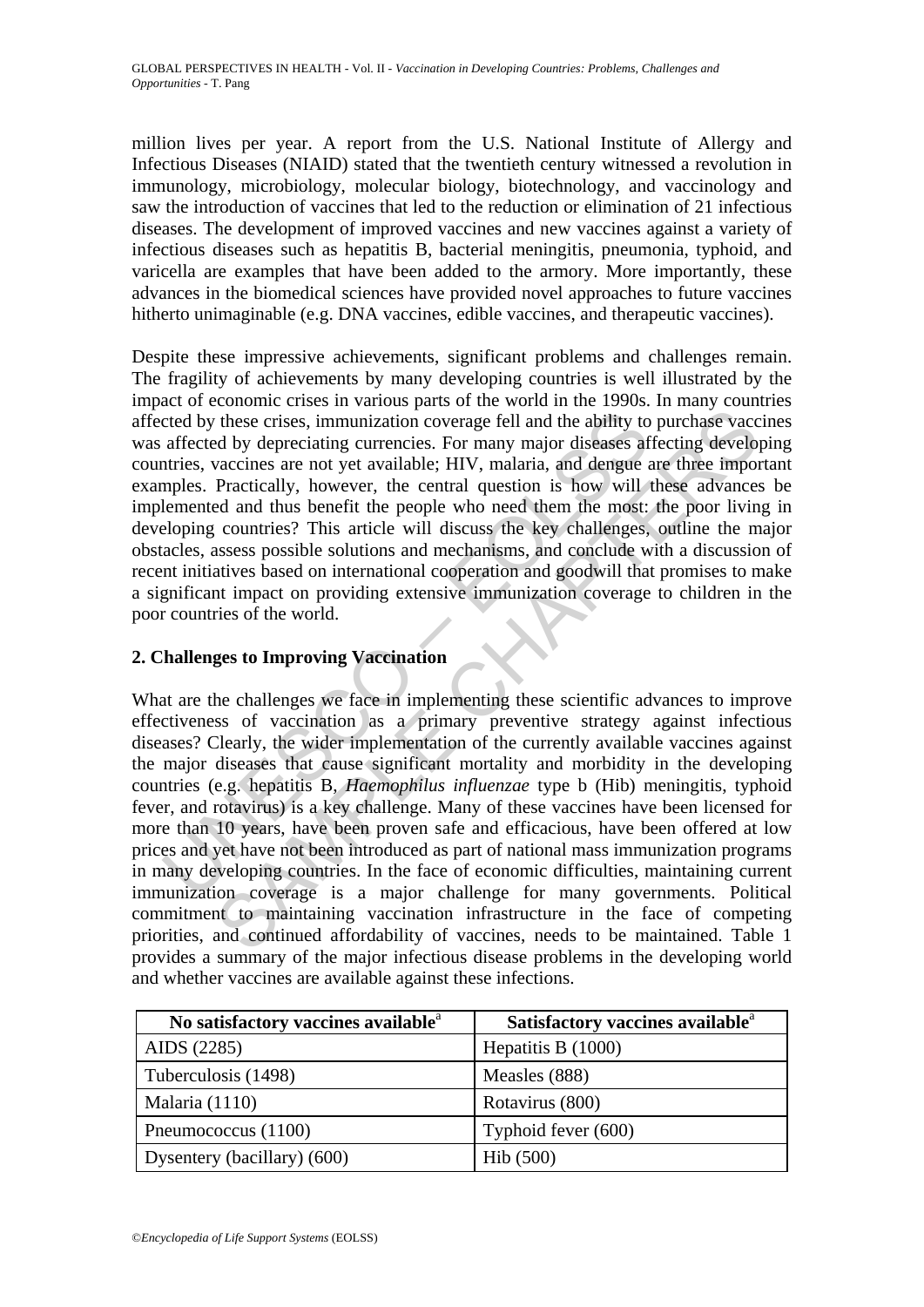| Enterotoxigenic E. coli (600)        | Tetanus $(410)$           |
|--------------------------------------|---------------------------|
| <b>RSV</b> (160)                     | Pertussis (346)           |
| Schistosomiasis (150)                | Cholera (120)             |
| Leishmanisasis (42)                  | Diphtheria $(5)$          |
| Chagas disease (17)                  | Japanese encephalitis (3) |
| Dengue/dengue hemorrhagic fever (15) | Poliomyelitis (2)         |
| Leprosy $(2)$                        |                           |

<sup>a</sup> Numbers in brackets are the estimated number of deaths annually in '000s

Table 1. Availability of vaccines against major infectious diseases (*Source*: *World Health Report* (Geneva: WHO, 1999))

The is also a need to prepare the way for improved vaccines (e.g. missing new vaccines (e.g. pneumococcus, shigellosis, respirator novel future vaccines (e.g. DNA vaccines against malaria and HI newer vaccines are technolo solar and to present the way for improved vaccines (e.g. typhoid feveral involver and the way for improved vaccines (e.g. typhoid virture vaccines (e.g. penemococcus, shigellosis, respiratory syncytial virture vaccines (e. There is also a need to prepare the way for improved vaccines (e.g. typhoid fever), promising new vaccines (e.g. pneumococcus, shigellosis, respiratory syncytial virus), and novel future vaccines (e.g. DNA vaccines against malaria and HIV/AIDS). Many of the newer vaccines are technologically sophisticated (e.g. typhoid Vi polysaccharide vaccines conjugated to a protein) and thus significantly more expensive than the original formulations. It is also likely that many future vaccines will be based on recombinant DNA technologies (e.g. genetic modification of live organisms, DNA-based vaccines, recombinant proteins, etc.) and present different concerns regarding safety and acceptability. Such concerns must be addressed if these vaccines are to be introduced into mass immunization programs.

Another important challenge relates to the HIV/AIDS epidemic that is primarily affecting developing countries, especially in Africa and parts of Asia. With 34 million people infected worldwide (25 million of whom live in Africa), and with the prohibitively high cost of anti-retroviral therapy, the development of an HIV/AIDS vaccine remains a very high priority. Vaccines represent an important component of future global strategies to combat the epidemic and perhaps the best long-term hope for the control of HIV/AIDS, especially in the developing countries. The other side of the coin is that the imminent eradication of poliomyelitis raises key questions on when to stop polio vaccination after eradication.

It is also timely, urgent, and important that we consider these challenges in light of recent developments. From a scientific viewpoint we need to consider several important issues. The excessive and indiscriminate use of antibiotics in many developing countries has seen the development and spread of antibiotic resistance among many bacterial pathogens (e.g. among *Salmonella typhi* and *Mycobacterium tuberculosis*). It is clear that the more widespread use of vaccines can essentially bypass this problem. One also has to consider the possibility of the appearance of emerging and novel microbial pathogens (e.g. the H5/N1 influenza strain in Hong Kong and the Nipah virus in Malaysia). Recent data have also highlighted disappointing results of some vaccine trials. For example, a major phase III efficacy trial of a new oral cholera vaccine in Indonesia involving 60 000 subjects showed no protective efficacy. Other clinical trials with a peptide vaccine against malaria (Spf66) in Asia and Africa also gave disappointing results. More recently, a newly licensed vaccine against rotavirus, a major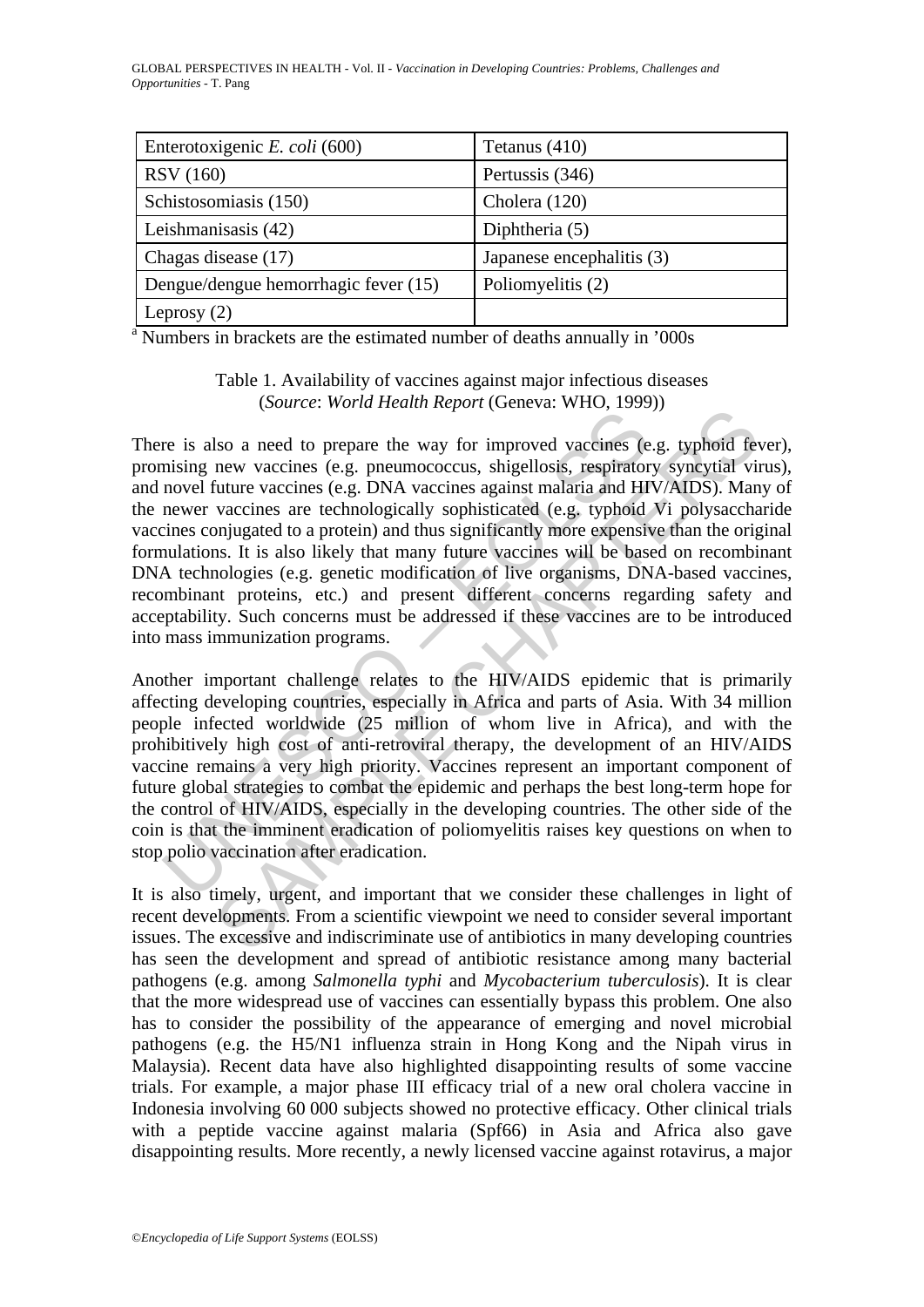cause of diarrhea in the developing world, had to be withdrawn due to the serious complication of intussusception among vaccinated children. The rotavirus affair also raises important ethical issues as to whether a vaccine that has been withdrawn from use in the developed world should continue to be used in developing countries.

relation to medical and scientific structural and demographic, econdiction to medical and the terminosis with different and political instability affected many deviation programs and may have come from countries with diffe is movement of migrant workers also has important implications for vacas illegal immigrants (and their families) may be missed by nation programs and may have come from countries with different immunization. Economic crisi In addition to the scientific issues, there are also non-scientific issues affecting many developing countries, especially in Asia. A rapid rate of economic growth and development has often been accompanied by rapid urbanization. It has been estimated that, by the year 2015, of the 10 largest cities in the world, seven will be in or will border the tropical developing countries. This trend has often been associated with massive deforestation, overcrowding of cities, and poor sanitation. Rapid growth is also associated with the movement of migrant workers within regions. This has resulted in movement of pathogens (including resistant strains) between regions of high and low endemicity and problems with surveillance activities, as many of these migrants are illegal. The movement of migrant workers also has important implications for vaccine coverage, as illegal immigrants (and their families) may be missed by national immunization programs and may have come from countries with different immunization schedules. Economic crisis and political instability affected many developing countries in Asia, beginning in 1997, and has been associated with economic contraction, currency devaluation, inflation, business failures, and rising unemployment. Indonesia, one of the countries most severely affected by the crisis, has seen 68% inflation, 18% drop in school enrolment, 40% of its population (80 million people) living below the poverty line, 60% increase in maternal mortality, shortage of basic necessities, and social unrest. One of the key effects of the economic crisis has been a breakdown in the primary health care infrastructure (including vaccine delivery infrastructure) and reduced resources/funding for the purchase of vaccines.

# **3. Obstacles to Effective Vaccination**

In addition to the challenges stated above, we also need to be aware of other, longstanding obstacles that need to be dealt with in order to achieve the ultimate goal of widespread immunization coverage against the major diseases. These obstacles are of four types: medical and scientific, structural and demographic, economic and political, and societal and cultural.

In relation to medical and scientific challenges, it is well known that many developing countries have weak surveillance capabilities, limited data on disease burden, and a weak scientific base. The implication of this is that very often there is a lack of awareness that a problem even exists. Furthermore, many children in developing countries suffer from malnutrition (including zinc, vitamin A, and selenium deficiencies), parasitic infection, multiple infections with more than one pathogen, and mucosal abnormalities (e.g. in the gut, persistent rhinitis). There is also the problem of evolution of pathogens where in developing countries the selective pressure to change may be higher due to indiscriminate antibiotic use, high transmission rates, and immunodeficient hosts. Taken together, the implications include altered immune status among children and infants in developing countries and potential problems with the mucosal delivery of vaccines. The latter is an important criterion for the "ideal" developing world vaccine in addition to single dose, neonatal administration, combination of several vaccines, lack of cold chain requirement, and low cost.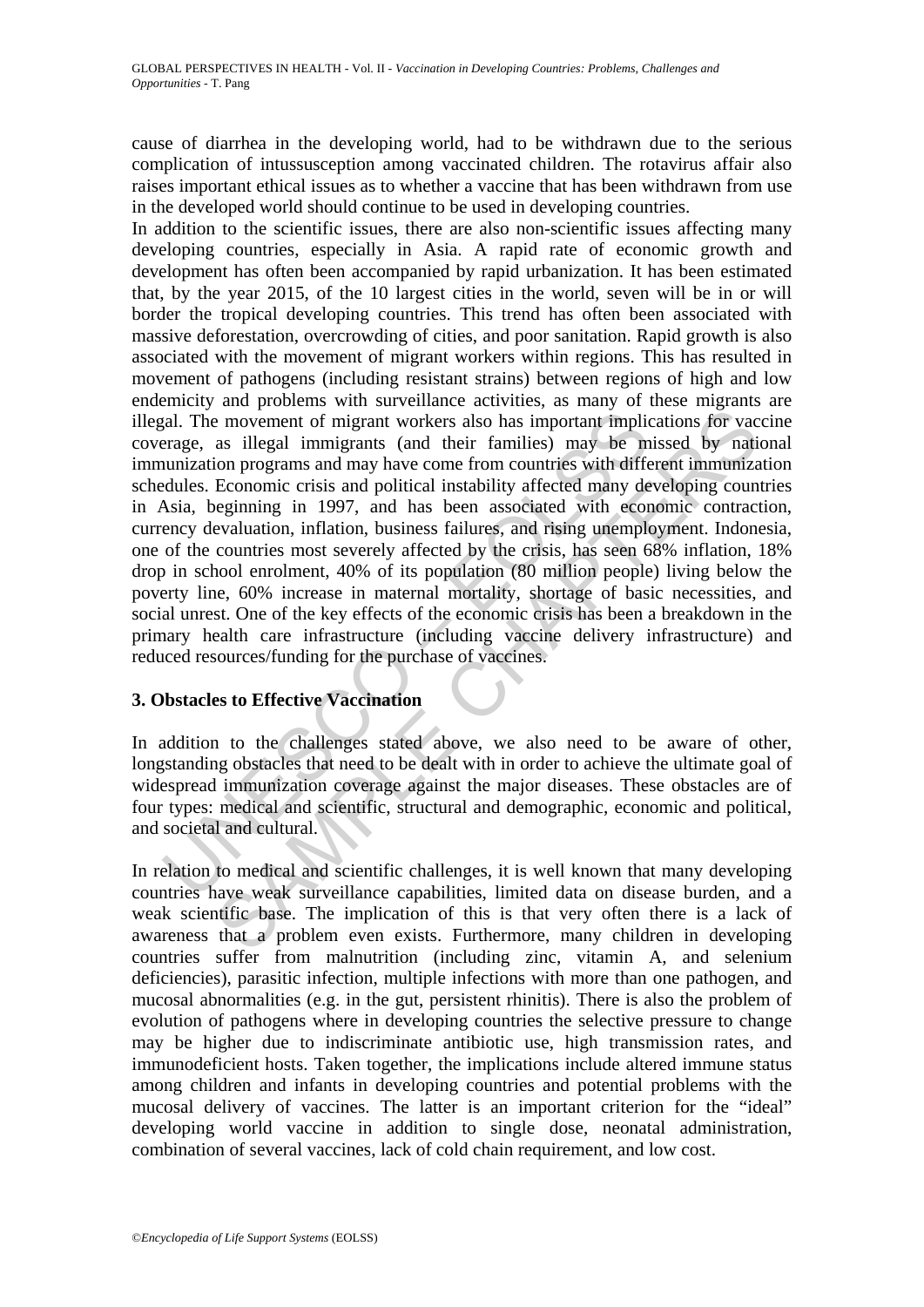Under structural and demographic obstacles, we find poor infrastructure, logistic problems, expanding populations, and diversity (i.e. developing countries are very diverse and cannot be categorized as a single entity) to be the features found in many developing countries that often contribute to problems of effective delivery of vaccines. The obstacles in the economic and political category include limited resources, the high cost of vaccines, competing priorities, and national pride. The latter is often overlooked (and underestimated) and may result in a fear of dependence on industrialized countries, suspicion of true motives and fear of exploitation, and a strong desire for equity and national autonomy. Taken together with high cost of vaccines and competing priorities, this translates into problems of access and affordability, low priority for immunization programs, and resistance to innovations.

ecially among women), religious taboos, superstition, influences/shamans, and an overemphasis on curative, rather than predirect implications of the above include social problems, lack of ortance of vaccination, and false among women), religious taboos, superstition, influence of traditionaris, and an overemphasis on curative, rather than preventive, medical influence of vaccination, and flashes perceptions and irrational fears about the us As to societal and cultural issues, the major obstacles relate to poverty, illiteracy (especially among women), religious taboos, superstition, influence of traditional healers/shamans, and an overemphasis on curative, rather than preventive, medicine. The direct implications of the above include social problems, lack of awareness of the importance of vaccination, and false perceptions and irrational fears about the use of vaccines. For example, the false perceptions include the idea that immunization is curative, that healthy children do not need to be immunized, and that sick children should not be immunized. Irrational fears include the belief that disease is an act of God or the supernatural (and that immunization may anger the gods/spirits), that vaccination will make children dependent on Western medicine, that vaccines contain components prohibited by religion, and that vaccination of children reduces fertility later in life. There have also been recent controversies on the safety of pertussis vaccine associated with complications affecting the central nervous system, and the link between measles vaccine and autism. These controversies also illustrate the fact that irrational fears of vaccination are by no means restricted to the developing countries but are also found in industrialized nations.

Clearly, the obstacles described in the various sectors are interrelated and will influence and interact with each other. The situation is also a dynamic one that is changing all the time.



#### **Bibliography**

- - -

Basch P.F. (1994). *Vaccines and World Health: Science, Policy and Practice*, 274 pp. New York: Oxford University Press. [An important and seminal piece of work on vaccination in developing countries that addresses the technologies, the ethics, the transfer of technology, and the sociocultural aspects of vaccination].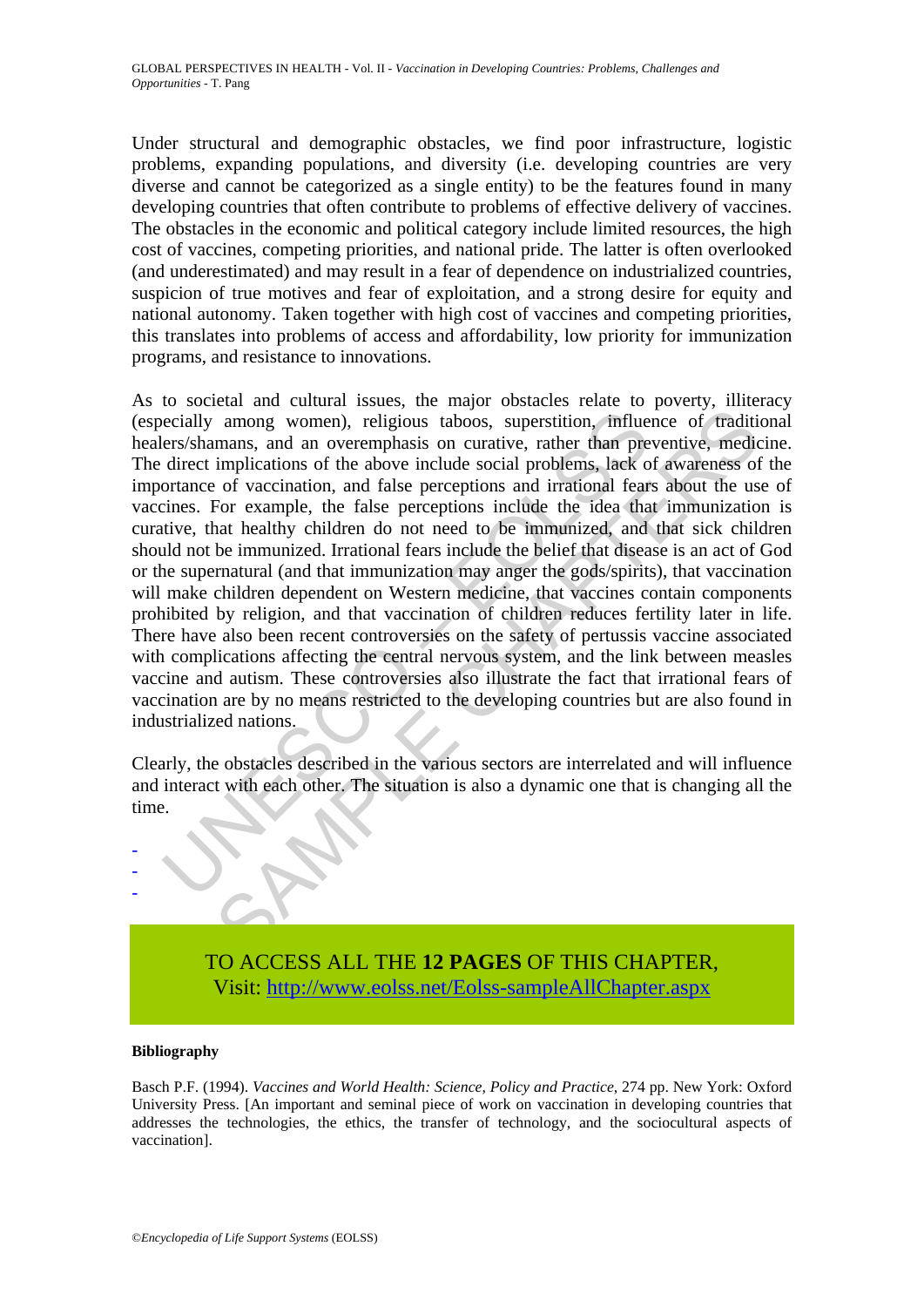Bjorvatn B., Clemens J., and Rabinovich R. (1999). *North–South Cooperation in Vaccine Research and Development*, 55 pp. Stockholm: Swedish International Development Cooperation Agency. [Report from an international workshop on cooperation between industrialized nations (i.e. "the North") and developing nations (i.e. "the South") in development of vaccines.]

Children's Vaccine Initiative (1997). *The CVI Strategic Plan. Managing Opportunity and Change: A Vision of Vaccination for the 21st Century*, 92 pp. Geneva: Children's Vaccine Initiative. [The CVI no longer exists but the spirit of its vision remain current, relevant and important.

Cutts F.T. (2000). Vaccination in the 21st century: new funds, new strategies? *Tropical Medicine and International Health* **5**(3), 157–159. [Perspectives on funding and new initiatives for future vaccination efforts.]

Immunization Safety (Special Theme) (2000). *Bulletin of the World Health Organization* **78**(2), 153–280. [Special theme issue on immunization safety with a focus on developing countries.]

Kaufmann S.H.E. (1996). *Concepts in Vaccine Development*, 583 pp. Berlin: Walter de Gruyter. [This book addresses the major issues in vaccine development including chapters on general and specific vaccination strategies, and economic and public health perspectives].

Lang J. and Wood S.C. (1999). Development of orphan vaccines: an industry perspective. *Emerging Infectious Diseases* **5**(6), 749–833. [A paper outlining the industry perspective on the difficult issue of orphan vaccines (i.e. vaccines with little market potential in the developed world).]

Mahoney R.T., Ramachandran S., and Xu Z. (2000). The introduction of new vaccines into developing countries II. Vaccine financing. *Vaccine* **18**(24), 2625–2635. [A recent review on the key topic of vaccine financing for developing countries].

Mor T.S., Gomez-Lim M.A., and Palmer K.E. (1998). Perspective: edible vaccines: a concept coming of age. *Trends in Microbiology* **6**(11), 449–453. [A review of the exciting new field of edible vaccines.]

Muraskin W. (1998). *The Politics of International Health*, 258 pp. Albany, N.Y.: State University of New York Press. [A fascinating, entertaining, and highly readable account of the conception, operation, and demise of the Children's Vaccine Initiative.]

andron strategies, and economic and public health perspectives].<br>
In antom strategies, and economic and public health perspectives].<br>
[J. and Wood S.C. (1999). Development of orphran vaccines: an industry<br>
trious Diseases is the major issues in vaccine development including chapters on general and spectres.<br>
trategies, and economic and public health perspectives].<br>
Wood S.C. (1999). Development of orphan vaccines: an industry perspective. National Institute of Allergy and Infectious Diseases. National Institute of Health (U.S.) (2000). *The Jordan Report 2000. Accelerated Development of Vaccines*, 173 pp. Bethesda, MD: National Institute of Allergy and Infectious Diseases, National Institute of Health. [Contemporary review and summary of the state of development of all the major vaccines.]

Nossal G.J.V. (2000). The Global Alliance for Vaccines and Immunization: a millennial challenge. *Nature Immunology* **1**(1), 5–8. [This article provides a recent overview of GAVI.]

Rousseau M.C., Moreau J., and Delmont J. (1999). Vaccination and HIV: a review of the literature. *Vaccine* **18**(9–10), 825–831. [A recent review of the extensive literature on HIV vaccines.]

Sachs J. (1999). Helping the world's poorest. *The Economist* **352**(8132), 17–20. [This article argues that health is closely linked to development and that vaccination is one of the most effective methods for achieving health equity in developing countries].

Schoub B.D. (2000). The risks of stopping vaccination: perspectives from the developing world. *Bulletin of the World Health Organization* **78**(3), 360–361. [Editorial on the risks of reducing immunization coverage.]

Shann F. and Steinhoff M.C. (1999). Vaccines for children in rich and poor countries. *Lancet* **354** (Suppl. 1), 7–11. [Analysis of currently available vaccines and future strategies.]

UNICEF (1996). *State of the World*'*s Vaccines and Immunization*, 161 pp. Geneva: WHO and UNICEF. [A comprehensive summary of global immunization issues.]

Weiner D.B. and Kennedy R.C. (1999). Genetic vaccines. *Scientific American* **281**(1), 50–57. [An informative and clear overview of the exciting potential of DNA and other genetically based vaccines.]

Wood D.J., Sutter R.W., and Dowdle W.R. (2000). Stopping poliovirus vaccination after eradication. *Bulletin of the World Health Organization* **78**(3), 347–357. [A close look at the scientific and ethical issues associated with cessation of vaccination following eradication of polio.]